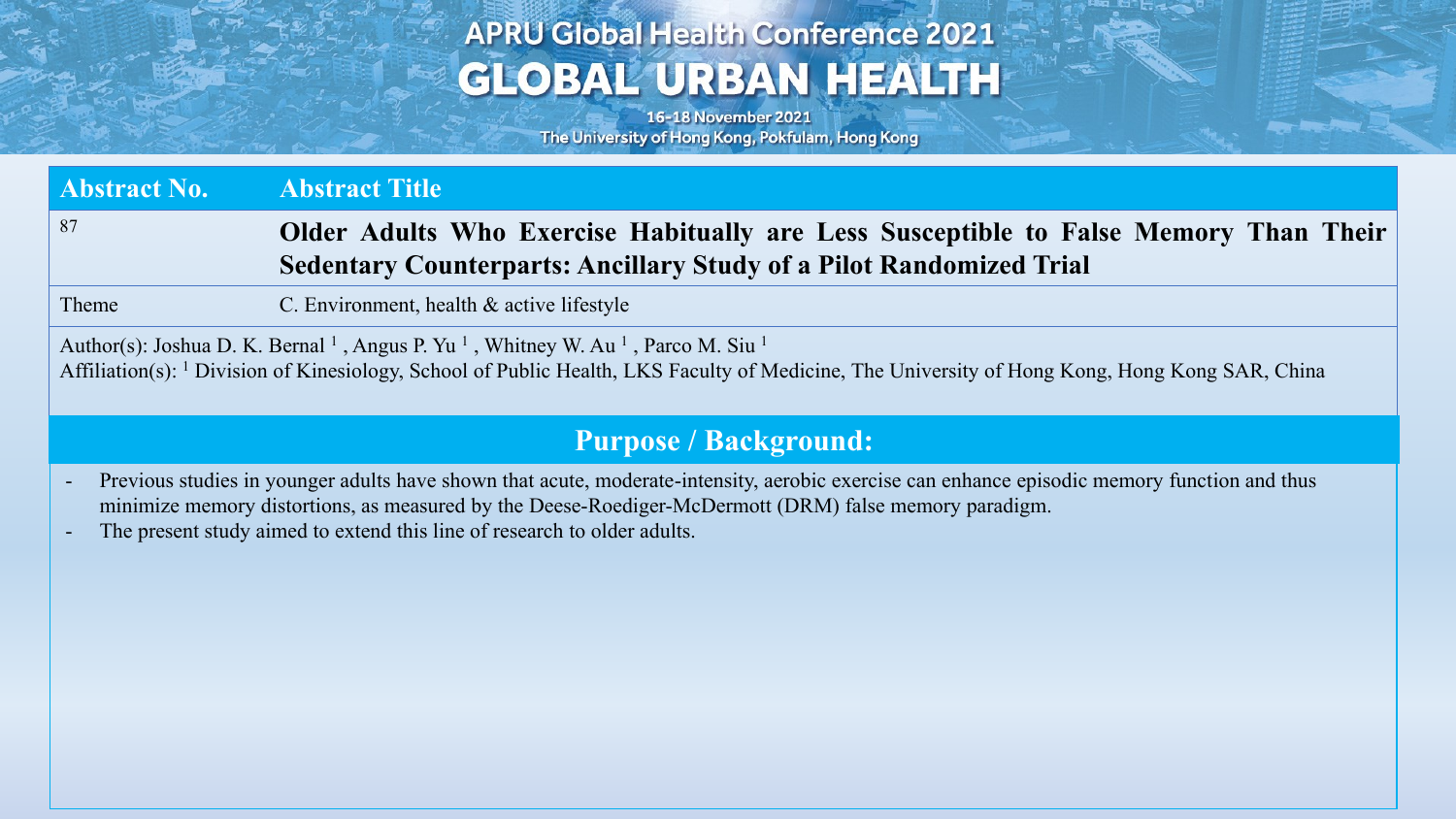# **APRU Global Health Conference 2021 GLOBAL URBAN HEALTH**

16-18 November 2021 The University of Hong Kong, Pokfulam, Hong Kong

| <b>Abstract No.</b>         | <b>Abstract Title</b>                                                                                                                                                                                                                                                                                                                                                                                                                                                                                                                                                                                                                                                                                                                                                                                                                                                                                                                                         |                                                                                                                                                                                                                                                       |                                                                                                                                                                                                                                                                                                                                                                                                                                                                           |  |  |  |  |  |
|-----------------------------|---------------------------------------------------------------------------------------------------------------------------------------------------------------------------------------------------------------------------------------------------------------------------------------------------------------------------------------------------------------------------------------------------------------------------------------------------------------------------------------------------------------------------------------------------------------------------------------------------------------------------------------------------------------------------------------------------------------------------------------------------------------------------------------------------------------------------------------------------------------------------------------------------------------------------------------------------------------|-------------------------------------------------------------------------------------------------------------------------------------------------------------------------------------------------------------------------------------------------------|---------------------------------------------------------------------------------------------------------------------------------------------------------------------------------------------------------------------------------------------------------------------------------------------------------------------------------------------------------------------------------------------------------------------------------------------------------------------------|--|--|--|--|--|
| 87                          | Older Adults Who Exercise Habitually are Less Susceptible to False Memory Than Their Sedentary Counterparts: Ancillary Study<br>of a Pilot Randomized Trial                                                                                                                                                                                                                                                                                                                                                                                                                                                                                                                                                                                                                                                                                                                                                                                                   |                                                                                                                                                                                                                                                       |                                                                                                                                                                                                                                                                                                                                                                                                                                                                           |  |  |  |  |  |
| <b>Methods:</b>             |                                                                                                                                                                                                                                                                                                                                                                                                                                                                                                                                                                                                                                                                                                                                                                                                                                                                                                                                                               |                                                                                                                                                                                                                                                       |                                                                                                                                                                                                                                                                                                                                                                                                                                                                           |  |  |  |  |  |
| intervention, respectively. | Volunteers from our pilot study, older adults with mild cognitive impairment who<br>had received a 24-week brisk walking and muscle conditioning exercise<br>intervention ( $n=6$ , 3 females, mean age and SD: 64.2, 7.8), and<br>passive controls ( $n=6$ , 6 females, mean age and SD: 66.3, 4.5),<br>completed memory assessments using their mobile devices,<br>once before and once after a 60-minute bout of supervised exercise and no<br>We assessed memory performance with<br>18 DRM word lists (12 studied, six included in tests for 'control words'),<br>computerized old/new recognition tests that we developed (see Figure 1).<br>We analyzed memory performance with<br>unpaired <i>t</i> -tests and generalized estimating equations to compare pre- and post-<br>performance across groups,<br>signal detection analysis (sensitivity and response criterion indices),<br>SPSS (version 26), statistical significance set at $P < 0.05$ . | A. Preparation<br>請戴上耳機<br>将音量提升到可清晰聆<br>繼續<br>Until response<br>Until response<br>歡迎!<br>1.5 <sub>s</sub><br>此記憶測驗有兩部分<br>認知測試<br>$\blacktriangledown$ Time<br>Response buttons<br>"Continue"<br>繼續<br>"Old word"<br>Old (Z)<br>"New word"<br>New(M) | C. Test<br><b>B.</b> Study<br>第一部分(學習)<br>第二部分(測試)<br>繼續<br>繼續<br>Until response<br>指示<br>Ⅰ此測驗總共有6個英文單字列表<br>- 每個列表包含15個英文單字。<br>- 2.請記住出現過的單字,<br>- 在第二部分會有理試<br>1.5 <sub>s</sub><br>1.5:<br>1.5 s<br>按任何位置開始(學習)<br>按任何位置開始(測試)<br>Until response<br>Until response<br>1.5<br>truck<br>bed<br>Until response<br>drowsy<br>nose<br>New (M)<br>Old (Z)<br>Until response<br>$\blacktriangledown$ Time<br>第一部分(學習)已完結<br>繼續<br>Until response<br>$\blacktriangledown$ Time |  |  |  |  |  |

Figure 1. Schematic illustrating the timeline of the memory test

Age from the ...